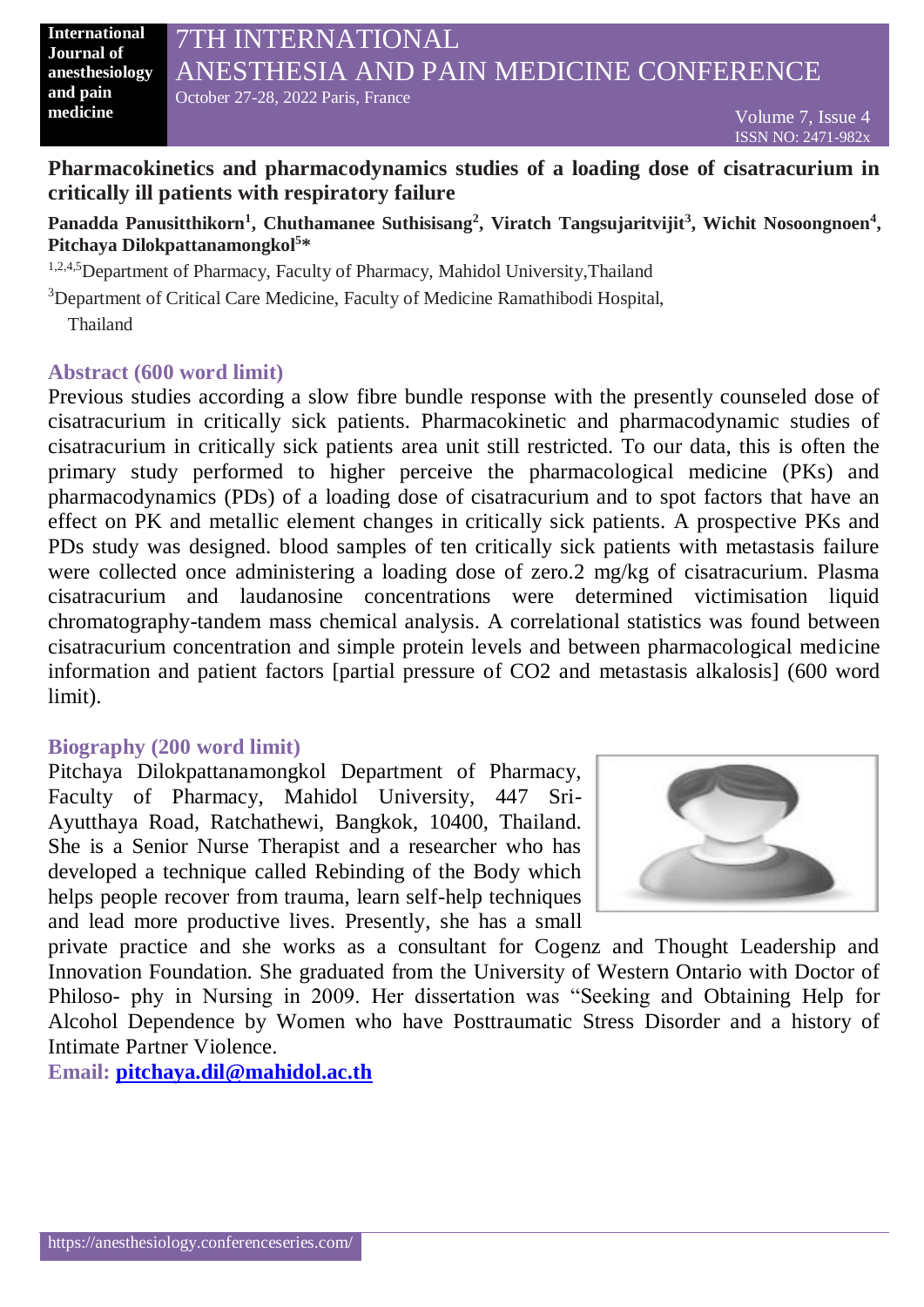**International Journal of anesthesiology and pain medicine**

# 7TH INTERNATIONAL ANESTHESIA AND PAIN MEDICINE CONFERENCE October 27-28, 2022 Paris, France

## **About Research Topic(200 word limit)**

The presently suggested loading dose of cisatracurium may not result in the required pharmacodynamic response in critically unwell patients with metastasis failure. A onecompartment PK model fits the concentration knowledge best in critically unwell Thai patients. during this paper, the PK parameters of cisatracurium displayed a small volume of distribution with reduced clearance compared with a previous study. to boot, alittle proportion of patients apace achieved the required metal response (monitored by clinical assessment and a TOF of 0/4). Therefore, an LD of 0.2 mg/kg of cisatracurium in critically unwell metastasis failure patients would possibly end in inadequate delayed patient-ventilator synchroneity, that could lead on to a rise in physical distress in these patients.

## **About Institution(200 word limit)**

Establishment of "Medical University" in accordance with the Royal Decree establishing regulations of the Ministry of Public Health. Published in the Government Gazette, Part 16, Volume 59, dated 10 March B.E. 2442.1968 On June 7, 1968, there was a royal decree establishing the Faculty of Dentistry, Phayathai and Faculty of Pharmacy, Phayathai , in the "University of Medicine" to add two more faculties according to



government policies and projects. In the University Education Development Plan, 1967-1971, in the field of medicine, which wanted to increase the production of dentists and pharmacists. (Formerly there was already a Faculty of Pharmacy which has a location in the present area of Chulalongkorn University Therefore, the name of the new Faculty of Pharmacy has been established

**References:**

1. [Landau R, Bernstein K, Mhyre J. Lessons](https://anesthesiology.conferenceseries.com/)  [learned from first COVID](https://anesthesiology.conferenceseries.com/)‐19 cases in the [United States. Anesthesia and Analgesia](https://anesthesiology.conferenceseries.com/)  [2020.](https://anesthesiology.conferenceseries.com/)

2. Sutton D, Fuchs K, D'Alton M, Goffman D. Universal screening for SARS‐CoV‐2 in women admitted for delivery. New England Journal of Medicine 2020.

3. Imperial College London COVID‐19 Response Team . Report 3: Transmissibility of 2019‐nCoV. 2020.

4. Sanche S, Lin YT, Xu C, Romero‐ Severson E, Hengartner N, Ke R. High contagiousness and rapid spread of severe acute respiratory syndrome coronavirus 2. Emerging Infectious Diseases 2020.

5. Stahel PF. How to risk‐stratify elective

surgery during the COVID-19 pandemic? Patient Safety in Surgery 2020.

6. Schwartz J, King CC, Yen MY. Protecting health care workers during the COVID‐19 coronavirus outbreak ‐lessons from Taiwan's SARS response. Clinical Infectious Diseases 2020.

7. World Health Organization . Infection prevention and control of epidemic-and pandemic‐prone acute respiratory diseases in health care. 2007.

8. Tran K, Cimon K, Severn M, Pessoa‐ Silva CL, Conly J. Aerosol generating procedures and risk of transmission of acute respiratory infections to healthcare workers: a systematic review. PLoS One 2012; 7: e35797